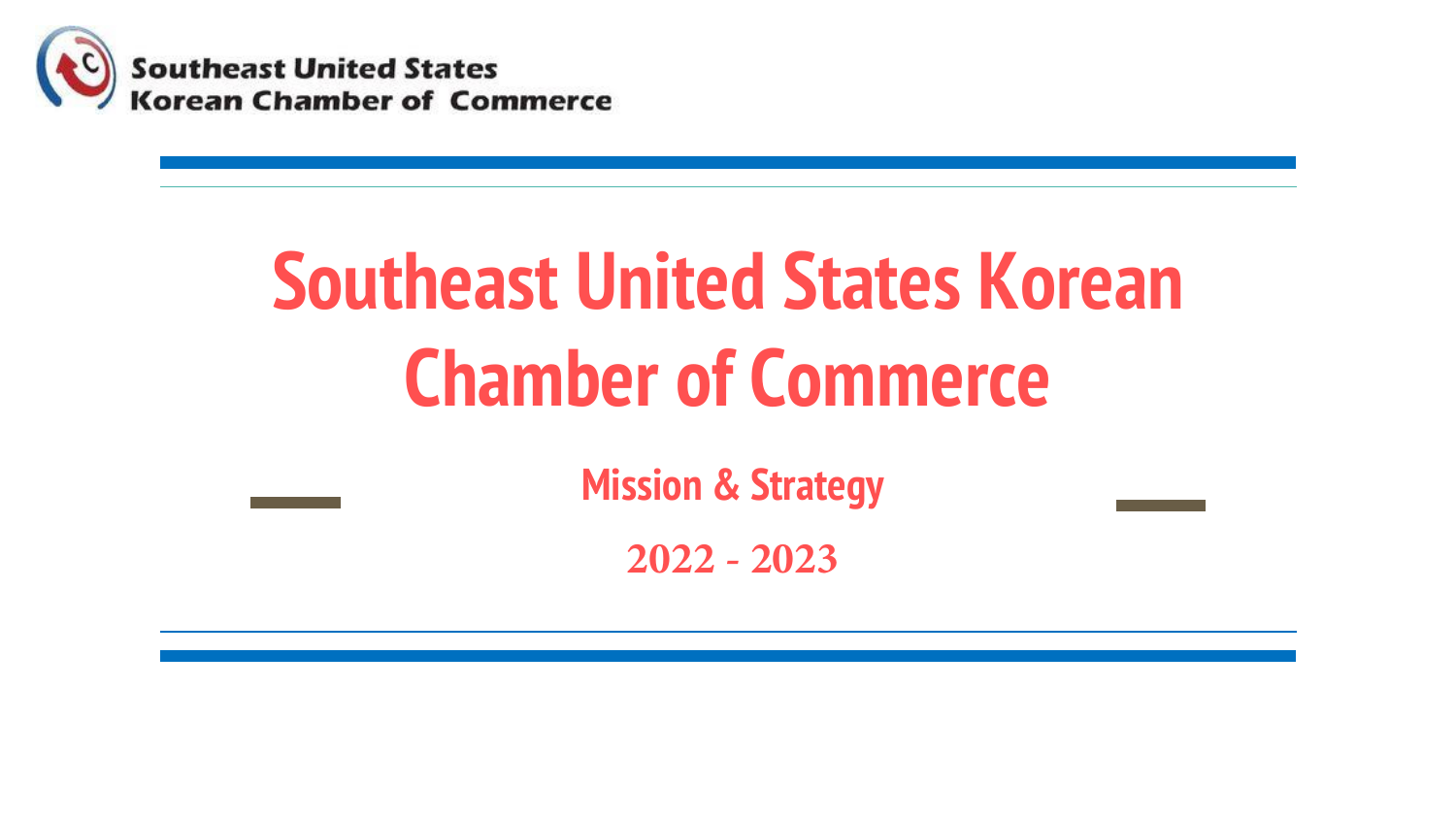## **Mission 2023**

• **Why we exist. Our aspiration. WHERE we want to go.**

**Our Chamber strives to enable collaboration, business and friendships between South Korea and the Southeast United States. We will become recognized as the "go to" organization for networking, business and education.** 

Tagline:

**Connecting South Korea and Southeast United States Business**

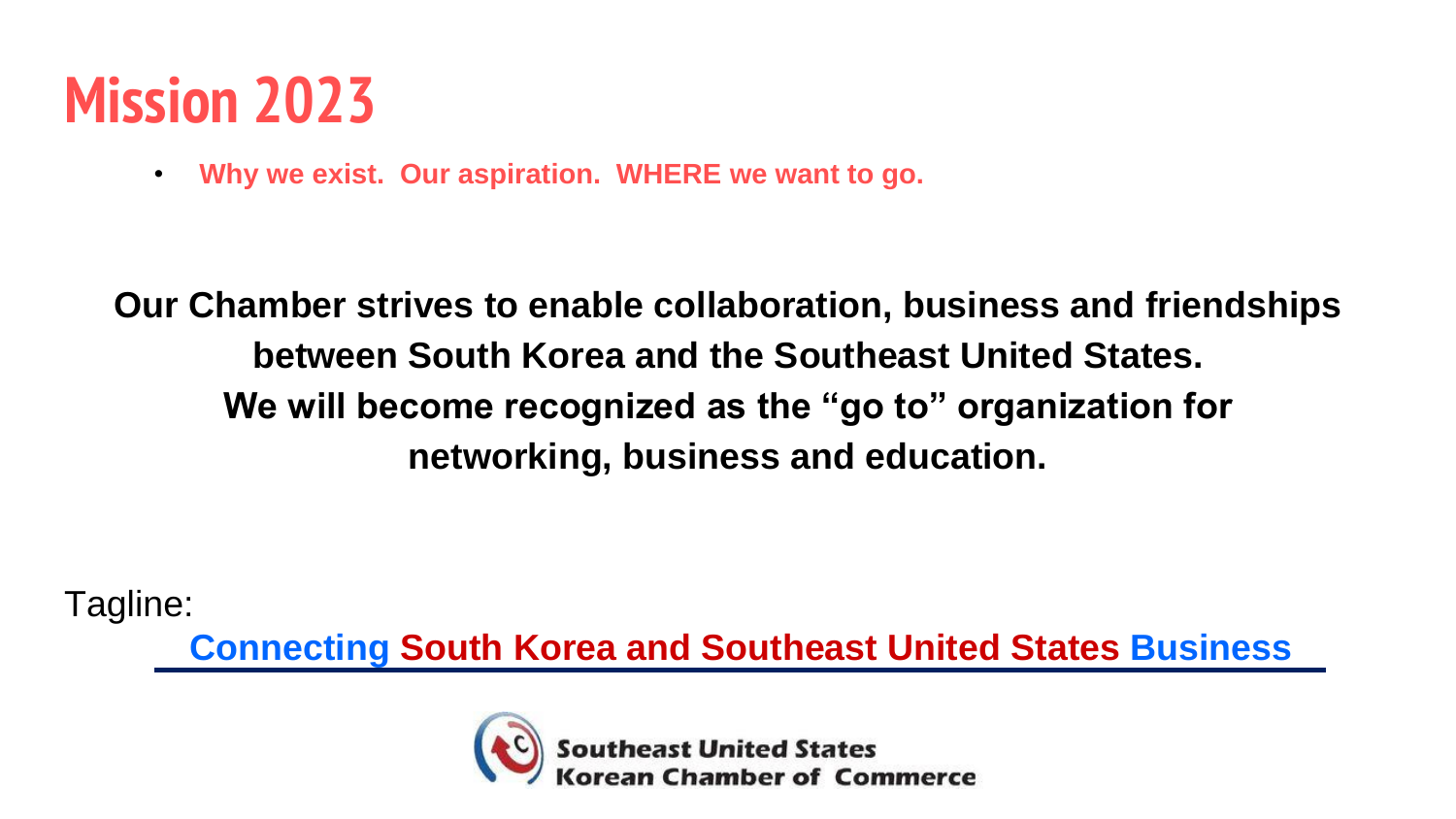## **Key Strategic Focus Areas (through 2023) - the HOW**

- **1. Networking**
	- a. Broadly defined. Developing connections/relationships/friendships
	- b. Includes Social and Community Outreach event coordination

### **2. Business**

- a. Facilitating business opportunities between SEUS and South Korea
- b. Includes business-related Programs (e.g., regular seminars and lectures on the topics of trade, economy and other topics that further our Chamber mission)

### **3. Education**

- a. Seminars and lectures and other events that further our Chamber mission
- b. Includes Cultural understanding and Academic exchange

Note: **Co-leaders for each** strategic focus area will plan and execute initiatives. All qualified members asked to actively join each focus area. The Chamber strives to increase Korean representative and prominent local US organization engagement is these initiatives.

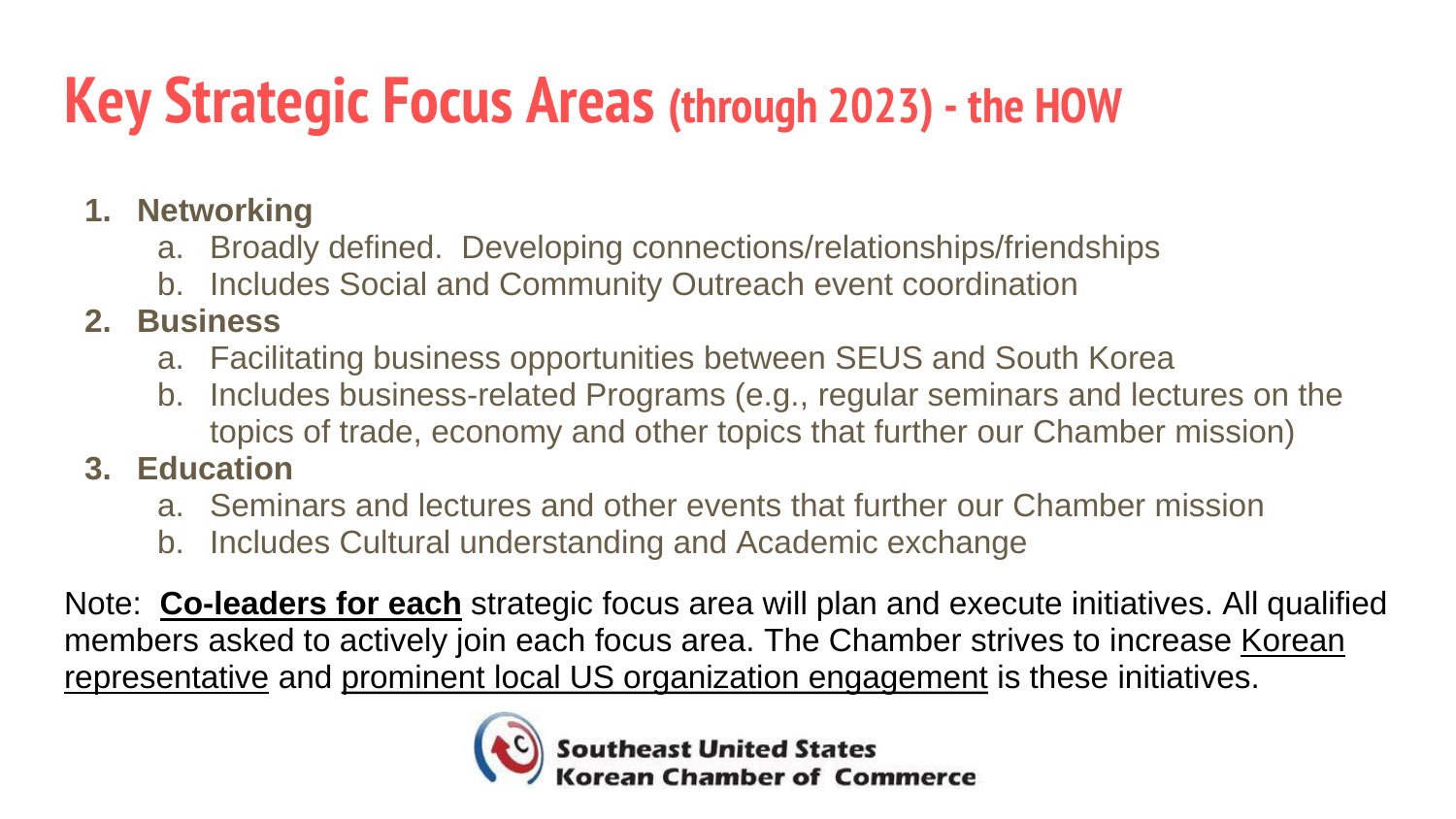## **Choosing your Focus Areas (through 2023) – join us**

## **Networking**

Keywords: *Friendship, Social, Community, Outings* 

#### Previous events held examples:

- Annual dinner event (biggest of the year)
- $\blacksquare$  Annual golf event outing
- Braves game and social outreach programs
- **EXECUTE:** Other organization joint programs
- Attracting other organizations to join the Chamber for co-events and joint effort involvements.

#### **Chairs:Steve Daniel & Leah Song**

**Contact Emails:** sgdaniel@georgiaquickstart.org / leah.c.song@wellsfargo.com

### **Business**

#### Keywords:

*Business opportunities, Facilitating, Programing*

#### Previous events held examples:

- $\blacksquare$  Opportunities in changing world webinars
- Economy/Accounting/Legal/Tariff seminars
- **E** Business information seminars
- Business development work to support networking/education coordination efforts
- $\blacksquare$  Attracting businesses to join the Chamber for involvements.

#### **Chairs: Arndt Siepmann & June Lee**

**Contact Emails:** asiepmann@auburnalabama.org / june.lee@nelsonmullins.com

## **Education**

Keywords: *Educating, Exchanges, Cultural, Academics*

#### Previous events held examples:

- **The Seminar at Auburn University**
- $\blacksquare$  Korea Corner cultural education
- **E** University professors' seminars
- Internship coordination with Universities and industry possibilities
- $\blacksquare$  Attracting educational institutions to interact and join the Chamber

#### **Chairs: Dong Woo Yu & Gerald Wyatt**

**Contact Emails:** sgdaniel@georgiaquickstart.org / leah.c.song@wellsfargo.com